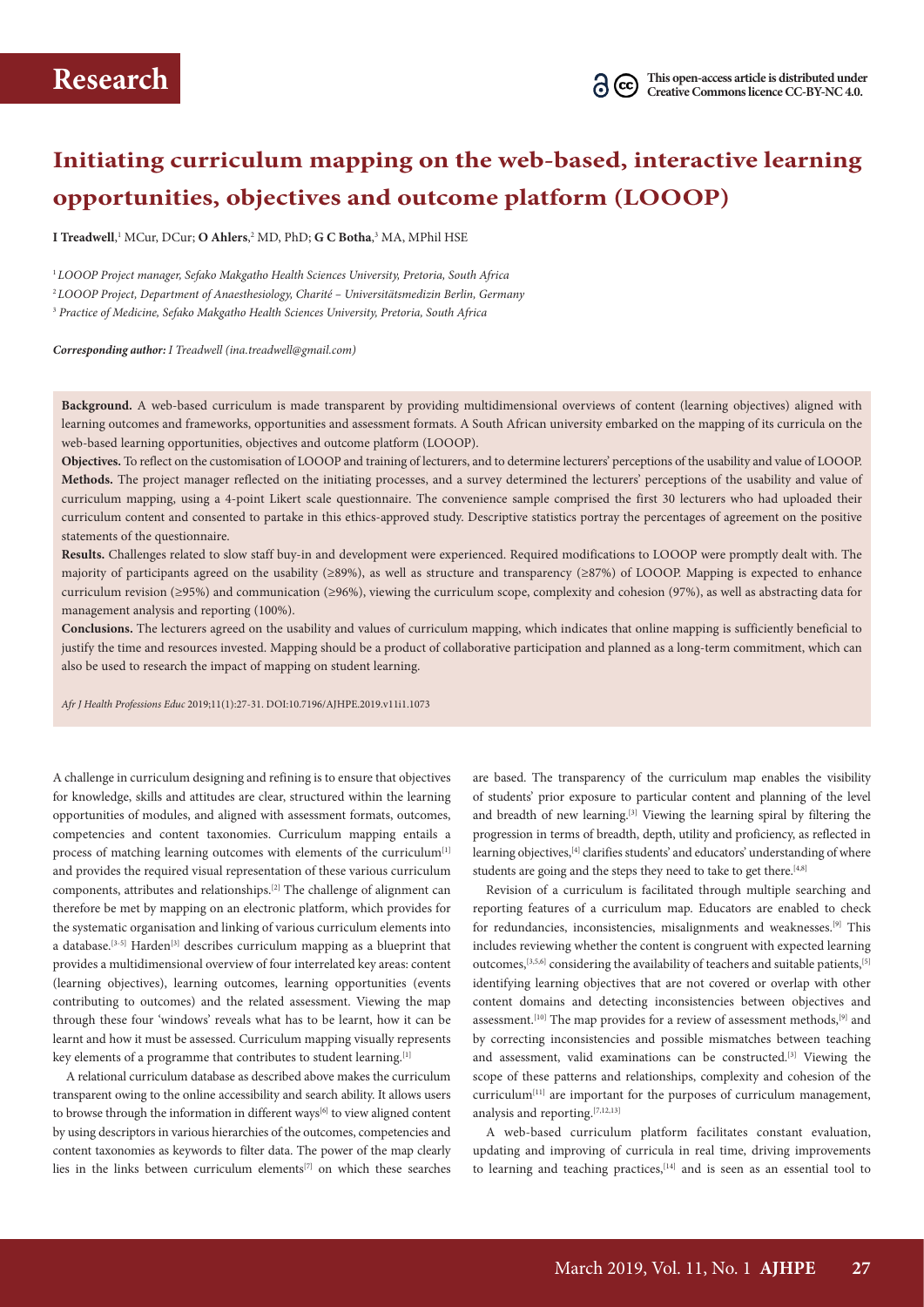operationalise and review a curriculum.[5,6] According to Harden,[3] 'No good curriculum can afford to be without one'. The use of a multidimensional curriculum map has therefore become increasingly necessary to model, track and report on curricula.<sup>[13]</sup>

A South African (SA) university embarked on a project to map their curricula online. A web-based platform for curriculum mapping, known as the learning opportunities, objectives and outcome platform (LOOOP), as described by Balzer *et al.*,<sup>[5]</sup> was acquired by joining the non-commercial, international LOOOP network. LOOOP was designed by a team of academics and information technology programmers from Charité – Universitätsmedizin Berlin, Germany, who have been using, updating and researching the system and its concepts since 2004.

### **Objectives**

The aim of this article is to report:

- reflections of the project manager on the process of adapting LOOOP and initiating lecturers' mapping of curriculum content
- lecturers' perceptions of the usability of LOOOP, as well as the experienced and expected values of curriculum mapping.

#### **Methods**

A mixed methods design was used in this study. The project manager reflected on the adaptations made to customise LOOOP and on the training of lecturers during the initial period of mapping the curriculum content.

The research design to determine lecturers' perspectives was explorative and descriptive, with a quantitative approach embedded in a survey as methodology.

The population comprised lecturers (*n*=175) who had received training and assistance between October 2015 and May 2016. Lecturer training was done throughout by the same person (the project manager) to enhance consistency and reduce bias. After the training, these lecturers had to complete the mapping on their own. The convenience sample comprised the first 30 lecturers who had completed uploading of their curriculum content by May 2016 and consented to partake in this ethics-approved study.

A tested, self-constructed 4-point Likert scale questionnaire was used to determine the participants' perceptions of the use of and experienced and expected values of curriculum mapping. The content validity of the questionnaire was assured by basing the questions on the literature and having the three researchers validate the appropriateness of the items. Qualitative data were obtained from the comment section in the questionnaire.

Descriptive statistics were used to portray the percentage of agreement on the positive statements of the questionnaire. 'Agree' in the text refers to the combination of 'Agree' and 'Strongly agree' in the graphs, unless otherwise indicated.

### **Results**

### **Reflections on adapting LOOOP and initiating lecturers' uploading of curriculum content**

Our institution acquired LOOOP in 2015. A full-time academic with qualifications in healthcare sciences and education volunteered to be contracted as project manager. She was trained and supported in the use of LOOOP by the Charité team (project manager as well as programmers).

Initially, the process of mapping had a bottom-up approach, and a lack of managerial impetus was experienced. Management supported the LOOOP project financially, but did not become involved.

#### **Adaptation**

LOOOP was adapted to address the needs of the institution and the requests throughout this process were promptly dealt with by support from the LOOOP team at Charité. The following outcome and competency frameworks have been added:

- Core competencies in the seven roles of medical and dental practitioners, as adapted from CanMEDS by the Health Professions Council of SA.<sup>[15]</sup>
- The Medical Subject Headings (MeSH) index catalogue,<sup>[16]</sup> with subject headings as descriptors, is used as a catalogue of core diseases. MeSH provides hierarchically organised terminology for the indexing of biomedical information, ranging from very broad headings to more specific terms. The 13-level hierarchy was condensed to 3 levels,<sup>[7]</sup> which include descriptors of the core diseases identified at the institution.
- Level descriptors for the SA National Qualifications Framework.<sup>[17]</sup>
- Exit-level outcomes for the various courses offered at the institution.

#### **Initiating the uploading of curriculum content**

Demonstrations of the functionalities of LOOOP were given to academic departments and to relevant committees, and lecturers were invited to upload their curriculum elements. The process of populating LOOOP started in 2015 by uploading modules in the undergraduate medical programme. Module outcomes and assessment formats were added during the uploading phase. The project manager trained the lecturers individually and in small groups. Mapping of educational objectives to domains, levels in taxonomies and active verbs was facilitated by online support of LOOOP. Objectives copied from existing study guides were reviewed during the process and often changed to improve on construction or the required level of a domain taxonomy. Contextual relationships were then created by aligning these objectives with outcomes, competencies and frameworks, as listed above, as well as assessment formats.

Being a volunteer as well as a full-time academic resulted in slow progress in the population of LOOOP. The manager's limited time to train lecturers was exacerbated by slow staff buy-in, participation and development. The uploading of objectives was done from existing study guides, but for some of the modules the objectives had to be formulated and the level of domain had to be explained, which proved to be time-consuming. The attitude of reluctance observed among lecturers in many cases changed to enthusiasm when they realised the value of a curriculum map, as reflected in their comments reported in the questionnaire.

### **Lecturers' perceptions of the usability and value of curriculum mapping**

Fig. 1 reflects lecturers' perceptions of the usability and ease of curriculum mapping in general and the linking of objectives to domains, outcomes, frameworks and assessment formats.

There was ≥89% agreement of participants on the usability statements. Almost all participants agreed on the ease of linking of objectives, with the exception of 20%, who found the linking to MeSH problematic. No respondent disagreed strongly with the statements.

The agreement on positive value statements of LOOOP as experienced by respondents is reported in Fig. 2.

Almost all respondents valued LOOOP in general, the structure and alignment of curriculum elements in particular, and the search ability very highly.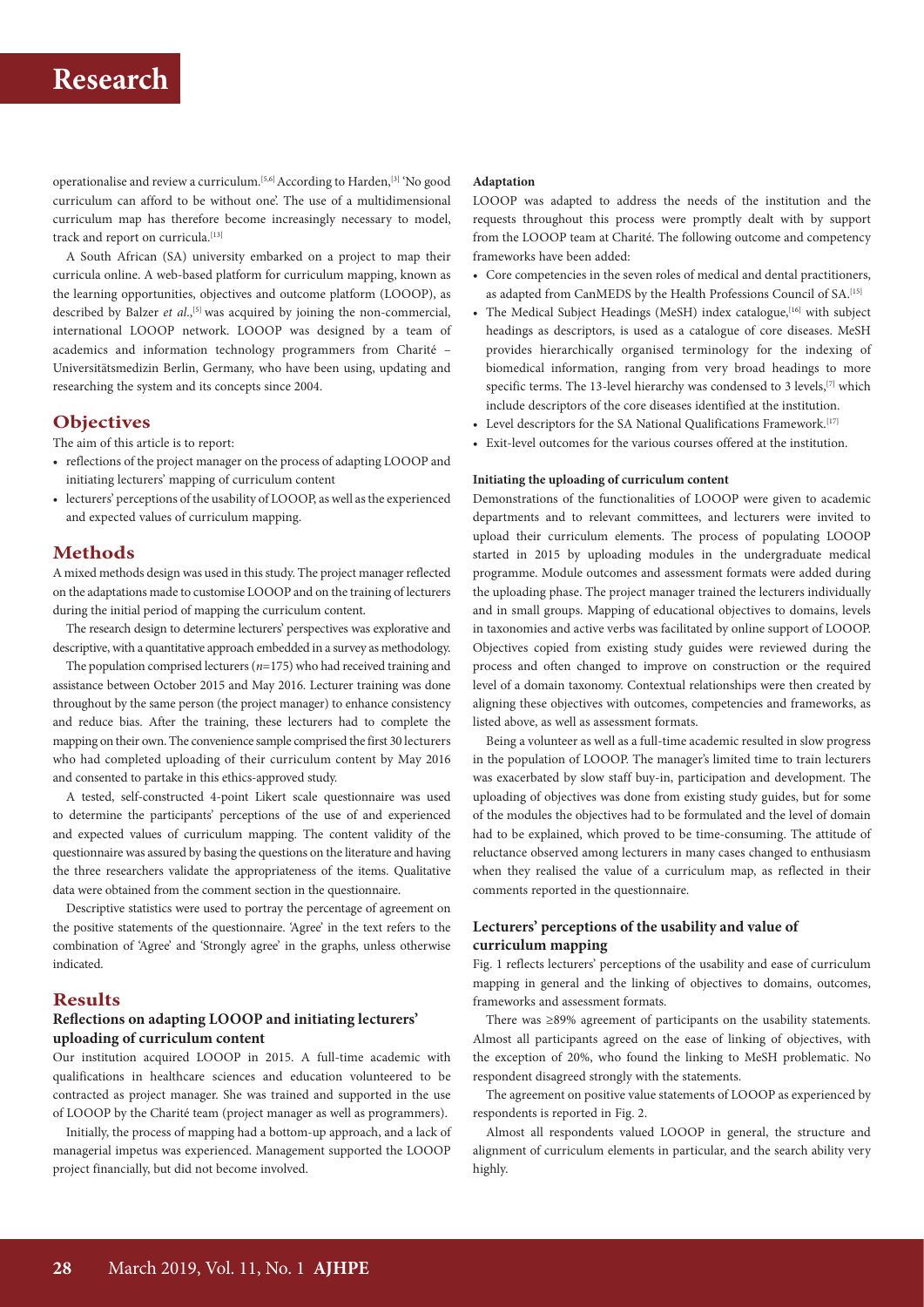

*Fig. 1. Perceptions of curriculum mapping (*n*=30). (MeSH = Medical Subject Headings; HPCSA = Health Professions Council of South Africa; NQF = National Qualifications Framework.)*

Lecturers' expected values of LOOOP once all the modules of a curriculum had been populated are reflected in Fig. 3.

Respondents (≥97%) had very high expectations of LOOOP being transparent and familiar, and facilitating an integrated approach once the uploading of all curriculum content had been completed. The visibility of students' prior learning was expected to be useful in planning the level and breadth of new learning, sequencing, and monitoring vertical and horizontal integration (96%). Respondents indicated that revision of the curriculum should also be enhanced (≥95%).

Communicating curriculum and assessment matters to students was expected to be very valuable ( $\geq 96\%$ ). The majority of respondents agreed that the visibility of the curriculum scope, complexity and cohesion (97%), as well as abstracting of data (100%), are very beneficial for management analysis and reporting purposes. No respondent disagreed strongly with the statements.

The respondents commented positively on the mapping of their curriculum content on LOOOP:

'This process forced me to re-evaluate my study guide, which was necessary.'

'It [the guide] is easily updateable.'

'… happy to have an electronic, transparent guide for easy use by lecturer and student.'

'It saves the cost of printing the curriculum guide every year.'

'I love the fact that I can now see what my students will learn in other subjects. This helps me to focus more on the important areas of my course.'

'A good tool which I think will benefit the students and lecturers to have a good idea how learning topics fit in the whole curriculum.'

'LOOOP helped me to re-evaluate and restructure my course content in a more holistic and systematic way.'

'Excellent tool to prepare for accreditation visits.'

'Opening up exciting possibilities to get data easier for the purpose of educational research.'

### **Discussion**

### **Adaptation of LOOOP and initiating the uploading of curriculum content**

All modifications to LOOOP were made promptly to address the needs at the institution. This is important, as studies on curriculum mapping inform that mapping is an ongoing process that requires continual upgrading and maintenance.<sup>[6,14]</sup> According to Hale,<sup>[18]</sup> a map should never be considered complete and done with.

The lack of dedicated time and personnel for curriculum mapping at our institution concurs with the literature, which states that the greatest concerns regarding the construction and maintenance of electronic platforms for curriculum mapping focus on the demand for time and human resources.<sup>[5,6,13,19]</sup> Slow staff buy-in, participation and development were experienced, which are similar to the findings of Watson et al.<sup>[14]</sup> and Willet.<sup>[6]</sup> Studies indicate that working with busy academic staff to review a curriculum is complex, time-consuming and often unpredictable.<sup>[20]</sup> Reluctance in some cases, especially of clinical staff, could possibly be ascribed not only to busy schedules, and understandably priority of patient care, but also to lack of an education background or understanding. Lecturers are challenged to map the contextual relationships in the curriculum for which they are responsible.<sup>[7]</sup> Hale<sup>[18]</sup> also reported moments of frustration, that some lecturers learn faster than others and that some need more support, while others may refuse to participate actively. However, the uploading of objectives from existing study guides often resulted in revision thereof, which could be seen as a quality assurance process.

A lack of managerial impetus was probably due to student unrest and the transition to a new university that took precedence. Hale<sup>[18]</sup> emphasises that curriculum mapping is not a 'spectator sport'; there must be continual support from administrators, where educators have to learn or expand their understanding of curriculum design. Appropriate leadership and ongoing educational support are needed to overcome inertia among educators when matters of curricula are raised, which is common in universities.[12] The need for transformational leadership must be emphasised, as it embraces teaching, coaching, mentoring, facilitating, inspiring, influencing and bringing about effective change.<sup>[21]</sup>

### **Usability of curriculum mapping and experienced and expected values**

The ease of linking to and navigating in LOOOP is promising, as the usability of the interface, according to Willet, $[6]$  has been proven to have a great impact on the use and success of the electronic system. It therefore has to be user-friendly and non-threatening.<sup>[3]</sup>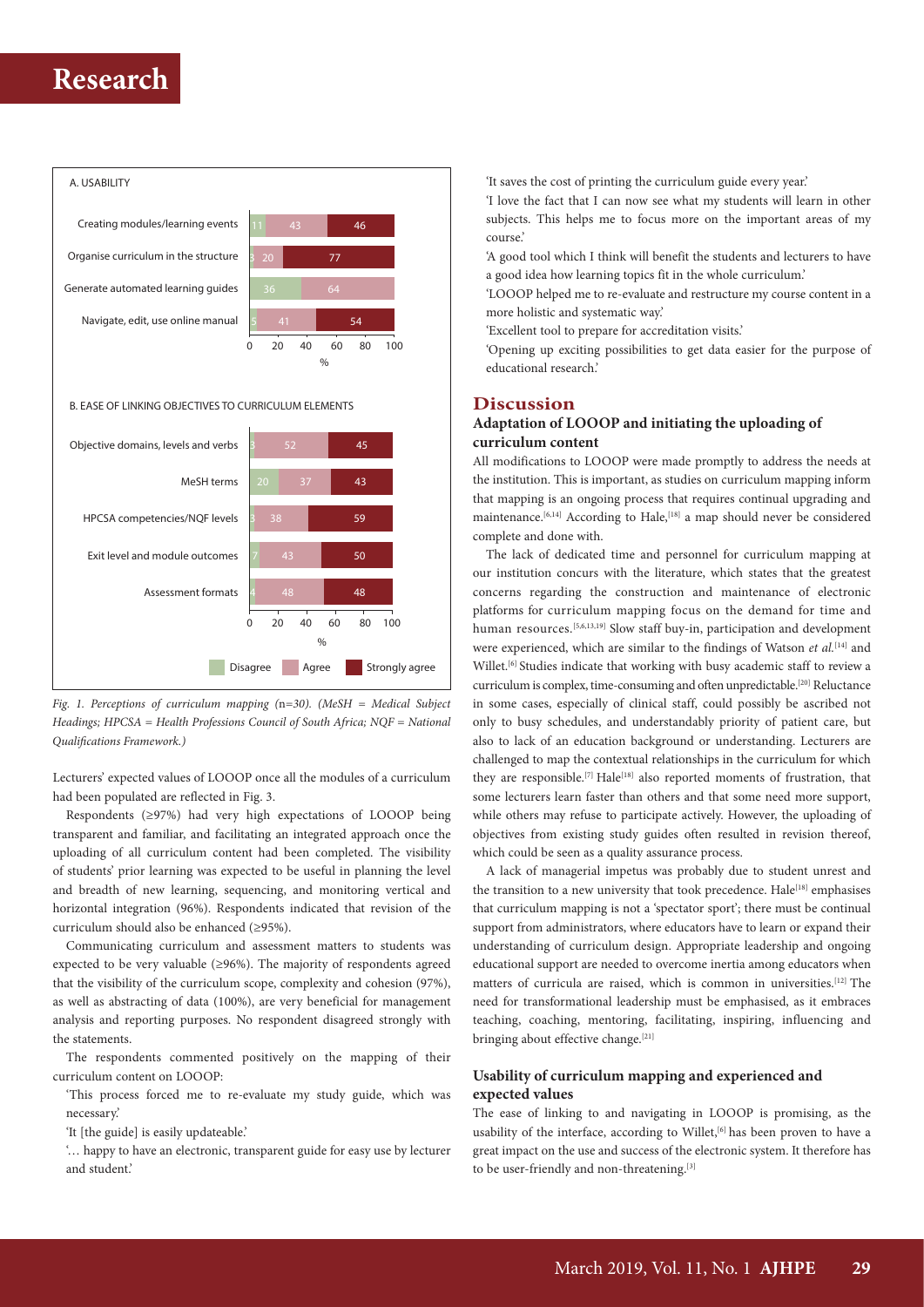

*Fig. 2. Perceptions of the value of LOOOP, as experienced (n=30). (LOOOP = learning opportunities, objectives and outcome platform.)*





The linking of objectives to the MeSH framework, however, was the exception. This could probably be due to unfamiliarity with the framework and in some cases the absence of suitable subcategories. The LOOOP team, who added a few subcategory terms to MeSH, have addressed this issue.

The structure, alignment and filtering of curriculum elements were highly valued, which is encouraging, as it is claimed that mapping facilitates the staff and students' understanding of planned progression and complex relationships between learning outcomes, opportunities and content. Mapping provides for transparency,<sup>[4]</sup> and by identifying students' prior learning, educators can focus on building on previous knowledge.[9] The feeling of sustainability and sense of ownership reported by almost all the respondents are promising, as this would result in academic and clinical teaching staff who are involved.<sup>[14]</sup> The use of LOOOP made the respondents aware of the limitations of a paperbased curriculum, which concurs with Harden's<sup>[3]</sup> statement that it is impossible to reproduce the different elements of a curriculum and the interrelationships between these elements on a paper version of a map.

The respondents' expectations of a transparant and familiar curriculum should be beneficial for implementing an integrated approach, $[3]$  as well as for integration among disciplines.<sup>[9]</sup> The visibility of students' prior learning, as expected through mapping, should facilitate the planning of the level and breadth of new learning, $[3]$  as well as monitoring of vertical and horizontal integration, planning the sequencing of content and avoidance of duplication.<sup>[14]</sup>

The value of mapping for revision purposes became very clear and concurs with Hale,<sup>[22]</sup> who emphasised the importance of taking adequate time to review a map for multiple purposes to gain insights into gaps, absences and redundancies in a curriculum.

The communication functionalities as expected correspond to claims in the literature.  $Hale^{[18]}$ describes a mapping system as a 24/7 communication tool that provides educators and administrators with evidence of the planned and taught curriculum, horizontally and vertically. It also provides educators and students with a shared understanding of what the curriculum seeks to accomplish, i.e. a view of the bigger picture.[23] Students can view clear statements of the learning outcomes at each stage, and how these match with learning outcomes,